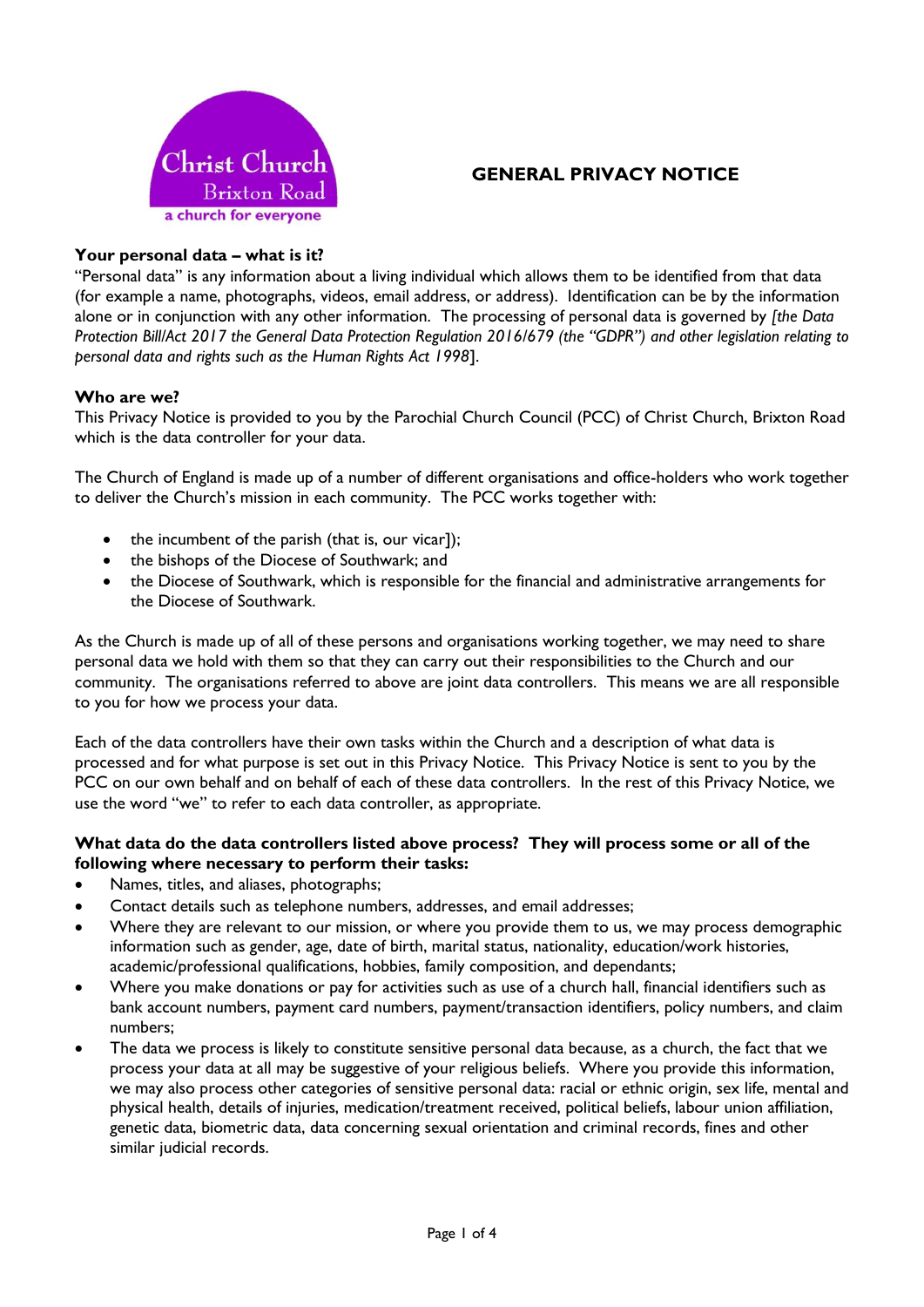# **How do we process your personal data?**

The data controllers will comply with their legal obligations to keep personal data up to date; to store and destroy it securely; to not collect or retain excessive amounts of data; to keep personal data secure, and to protect personal data from loss, misuse, unauthorised access and disclosure and to ensure that appropriate technical measures are in place to protect personal data.

We use your personal data for some or all of the following purposes:

- To enable us to meet all legal and statutory obligations (which include maintaining and publishing our electoral roll in accordance with the Church Representation Rules);
- To carry out comprehensive safeguarding procedures (including due diligence and complaints handling) in accordance with best safeguarding practice from time to time with the aim of ensuring that all children and adults-at-risk are provided with safe environments;
- To minister to you and provide you with pastoral and spiritual care (such as visiting you when you are gravely ill or bereaved) and to organise and perform ecclesiastical services for you, such as baptisms, confirmations, weddings and funerals;
- To deliver the Church's mission to our community, and to carry out any other voluntary or charitable activities for the benefit of the public as provided for in the constitution and statutory framework of each data controller;
- To administer the parish, deanery, archdeaconry and diocesan membership records;
- To fundraise and promote the interests of the Church and charity;
- To maintain our own accounts and records;
- To process a donation that you have made (including Gift Aid information);
- To seek your views or comments;
- To notify you of changes to our services, events and role holders;
- To send you communications which you have requested and that may be of interest to you. These may include information about campaigns, appeals, other fundraising activities;
- To process a grant or application for a role;
- To enable us to provide a voluntary service for the benefit of the public in a particular geographical area as specified in our constitution;
- Our processing also includes the use of CCTV systems for the prevention and prosecution of crime.

# **What is the legal basis for processing your personal data?**

Most of our data is processed because it is necessary for our legitimate interests, or the legitimate interests of a third party (such as another organisation in the Church of England). An example of this would be our safeguarding work to protect children and adults at risk. We will always take into account your interests, rights and freedoms.

Some of our processing is necessary for compliance with a legal obligation. For example, we are required by the Church Representation Rules to administer and publish the electoral roll, and under Canon Law to announce forthcoming weddings by means of the publication of banns.

We may also process data if it is necessary for the performance of a contract with you, or to take steps to enter into a contract. An example of this would be processing your data in connection with the hire of church facilities.

Religious organisations are also permitted to process information about your religious beliefs to administer membership or contact details.

Where your information is used other than in accordance with one of these legal bases, we will first obtain your consent to that use.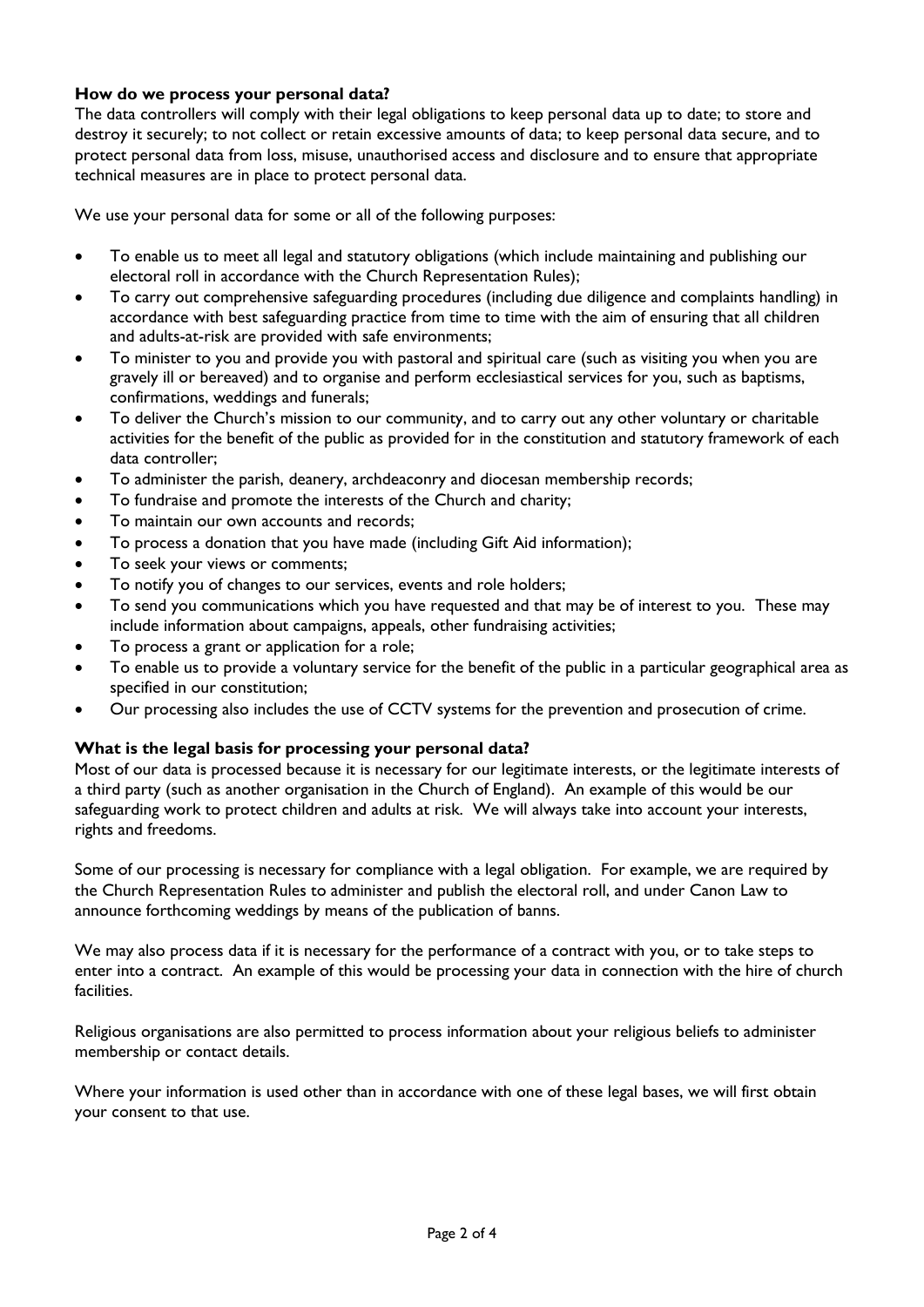# **Sharing your personal data**

Your personal data will be treated as strictly confidential. It will only be shared with third parties where it is necessary for the performance of our tasks or where you first give us your prior consent. It is likely that we will need to share your data with some or all of the following (but only where necessary):

- The appropriate bodies of the Church of England including the other data controllers;
- Our agents, servants and contractors. For example, we may ask a commercial provider to send out newsletters on our behalf, or to maintain our database software;
- Other clergy or lay persons nominated or licensed by the bishops of the Diocese of Southwark to support the mission of the Church in our parish. For example, our clergy are supported by our area dean and archdeacon, who may provide confidential mentoring and pastoral support. Assistant or temporary ministers, including curates, deacons, licensed lay ministers, commissioned lay ministers or persons with Bishop's Permissions may participate in our mission in support of our regular clergy;
- Other persons or organisations operating within the Diocese of Southwark including, where relevant, the Southwark Diocesan Board of Education, Southwark Cathedral and Subsidiary Bodies;
- There may be other legal entities we share data with within the Church of England who are also data controllers;
- On occasion, other churches with which we are carrying out joint events or activities.

#### **How long do we keep your personal data?**

We will keep some records permanently if we are legally required to do so. We may keep some other records for an extended period of time. For example, it is current best practice to keep financial records for a minimum period of 7 years to support HMRC audits. In general, we will endeavour to keep data only for as long as we need it. This means that we may delete it when it is no longer needed.

#### **Your rights and your personal data**

You have the following rights with respect to your personal data:

When exercising any of the rights listed below, in order to process your request, we may need to verify your identity for your security. In such cases we will need you to respond with proof of your identity before you can exercise these rights.

- 1. The right to access information we hold on you
	- At any point you can contact us to request the information we hold on you as well as why we have that information, who has access to the information and where we obtained the information from. Once we have received your request we will respond within one month.
	- There are no fees or charges for the first request but additional requests for the same data may be subject to an administrative fee.
- 2. The right to correct and update the information we hold on you
	- If the data we hold on you is out of date, incomplete or incorrect, you can inform us and your data will be updated.
- 3. The right to have your information erased
	- If you feel that we should no longer be using your data or that we are illegally using your data, you can request that we erase the data we hold.
	- When we receive your request we will confirm whether the data has been deleted or the reason why it cannot be deleted (for example because we need it for our legitimate interests or regulatory purpose(s)).
- 4. The right to object to processing of your data
	- You have the right to request that we stop processing your data. Upon receiving the request we will contact you and let you know if we are able to comply or if we have legitimate grounds to continue to